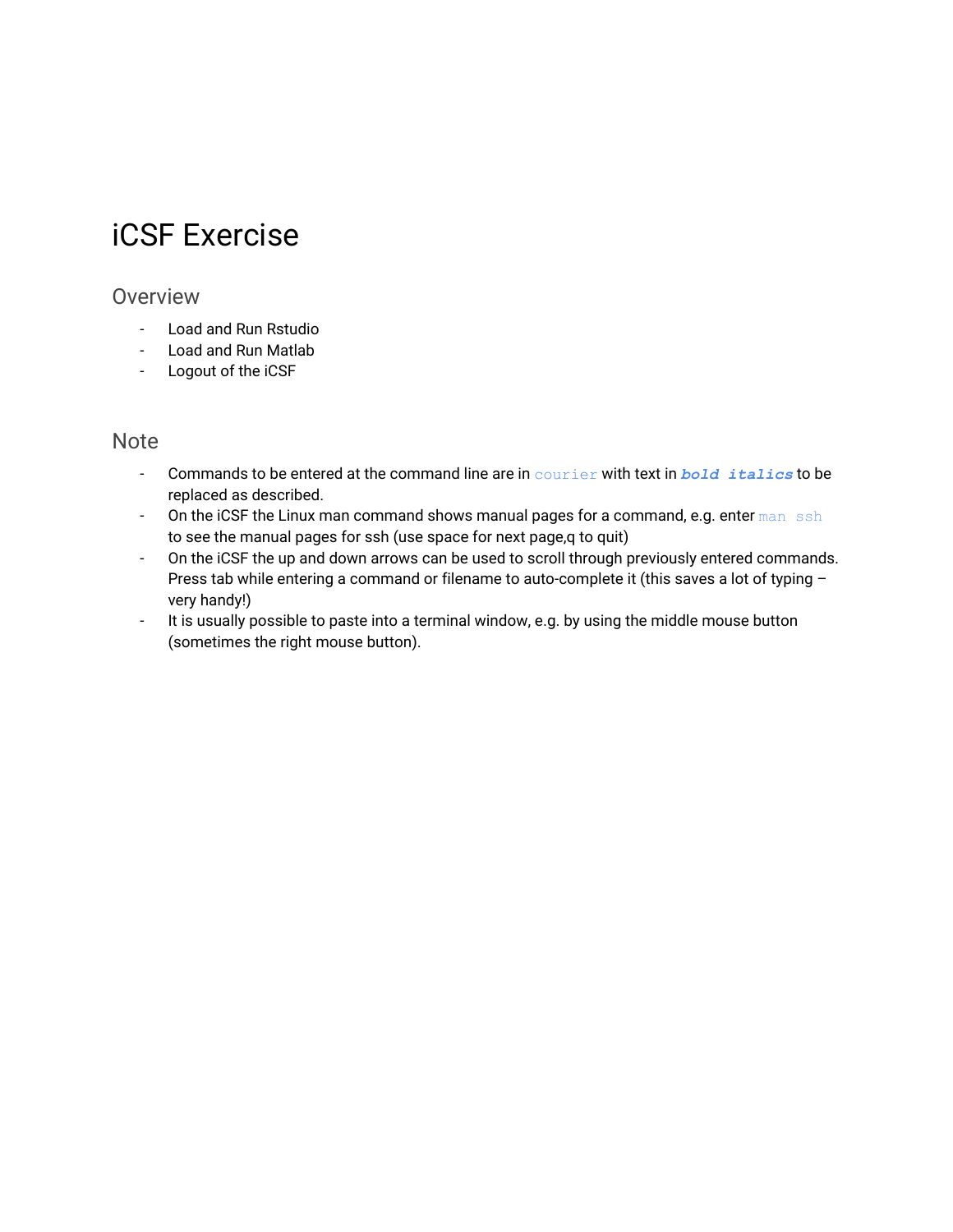## 1. Setup and run Rstudio interactively on the iCSF:

- Open the iCSF terminal window via X2go (its should be minimised at the bottom)
- We'll use R/Rstudio for this example. At the prompt type the followings commands to load the software:

[username@incline21 ~]\$ module load apps/gcc/R/3.4.2 [username@incline21 ~]\$ module load apps/binapps/rstudio/0.98.1103-any-r

Now start Rstudio by typing:

```
[username@incline21 ~]$ rstudio &
```
- You should have a Rstudio GUI Load the ex1.R file in to Rstudio (**File >> Open File**) and select the **Source** button to run the file. It won't do very much apart from set up a table of data and print it.
- Type the following line in the Console window (usually the lower-left window):

#### barplot(t)

- You should have a graph drawn in a new window.
- Add the above command in to the ex1.R source window (top-left window) and **select the source button** again to rerun the script (the graph will change – it uses random numbers each time you run it. Want to know what that was all about? See the R examples page: <http://www.rexamples.com/6/Plotting%20a%20uniform%20distribution>)
- **Save** the source file press Ctrl+s or hit the disk icon.
- Quit Rstudio by running the following command:

```
quit()
Save workspace image to \sim/. RData? [y/n/c]: n Type n and press enter
```
### 2. Setup and Run Matlab interactively on iCSF

We'll use Matlab for this example. All software is loaded on the iCSF/CSF using module files. At the prompt type the command to load the software:

[username@incline21 ~]\$ module load apps/binapps/matlab/R2019a

- To check the module has loaded enter the following

[username@incline21 ~]\$ module list